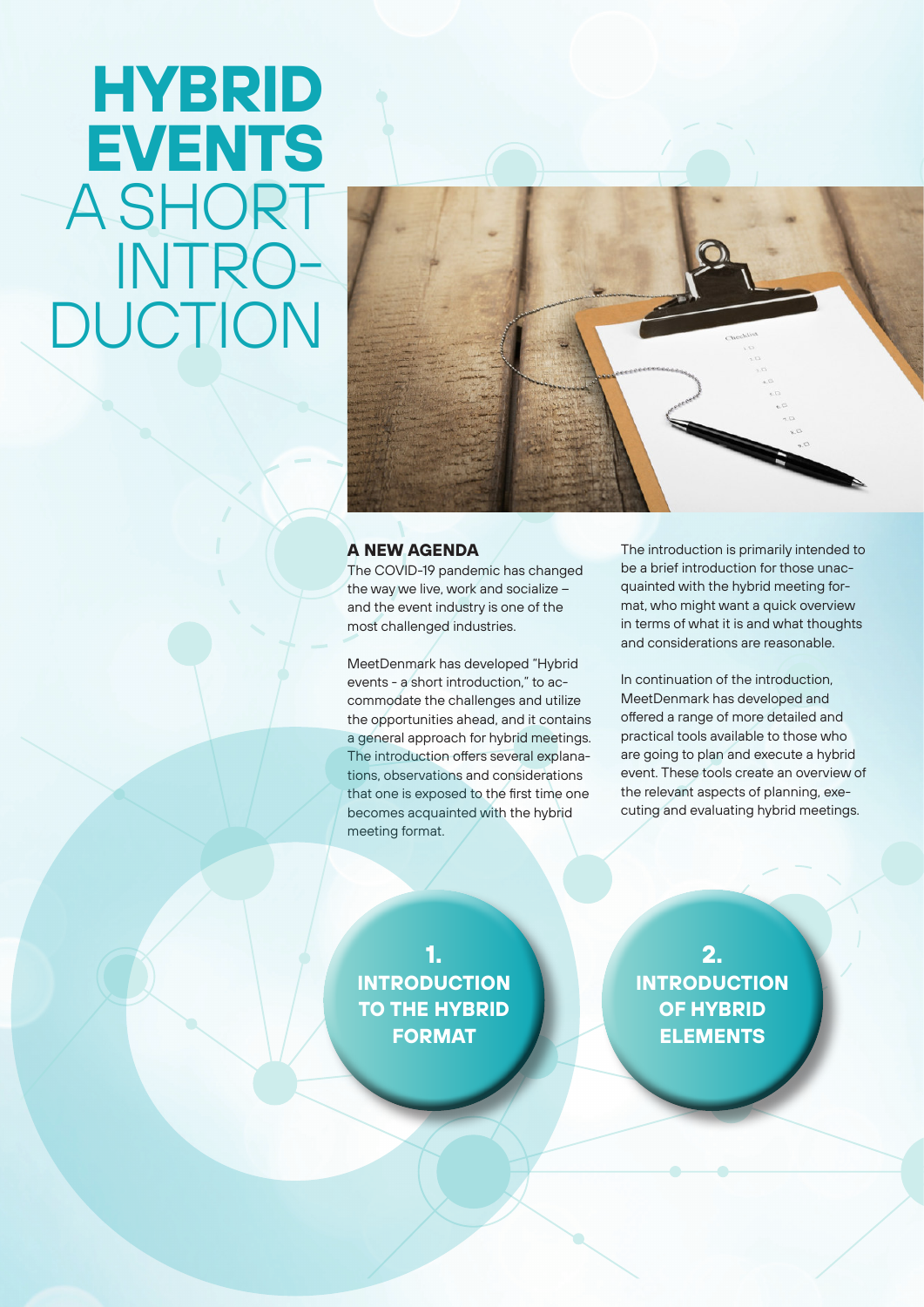# **HYBRID EVENT!**

# 04B 0.04E

## **NEW OPPORTUNITIES ARISE IN THE FUSION OF THE PHYSICAL AND VIRTUAL EVENT**

The need for the digital transformation of the event industry has been accelerated by COVID-19. The experience of travelling and participating in events is now fundamentally changed. Even though many organizations and participants already have digitalized their events, it is important to note that 'live' event formats cannot simply be copied online – the content and involvement must be reconceptualized.

Instead of a 'copy and replace' approach, organizations and participants must instead navigate inside this new critical area of both physical and virtual aspects. This must be done innovatively and with a focus on improving and prolonging

live events. Hybrid events are not only a one-time experience but may include an online community, which continues to interact after the actual event has concluded and thus becomes a strictly virtual phenomenon. Hybrid events are a meeting platform that can expand and increase the value of live interactions.

When the physical and virtual experiences are conceived of together in an efficient manner, the event itself might potentially be more engaging. The synergy between the two formats is exactly the key point for a successful hybrid event.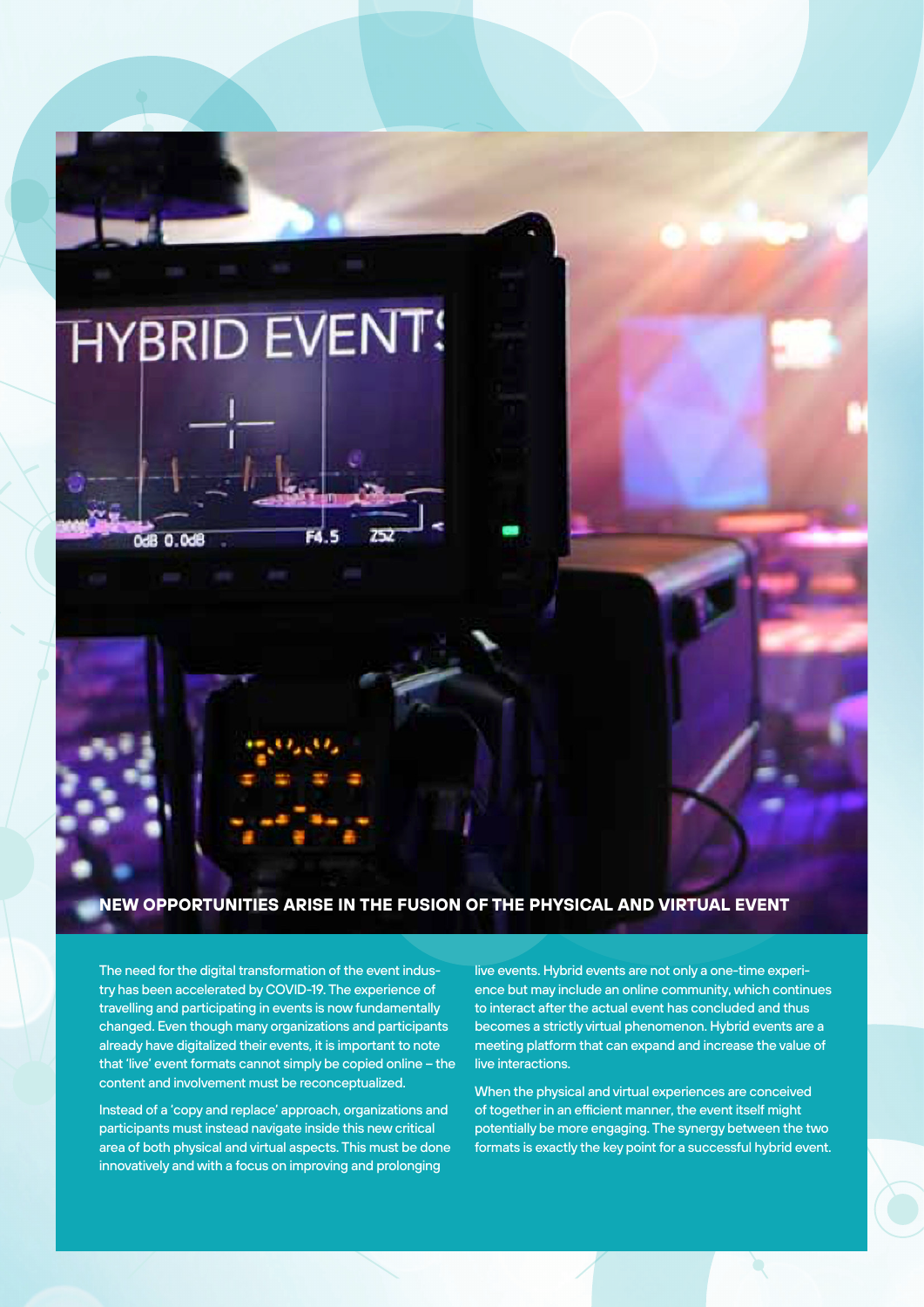## **A HYBRID EVENT IS AN EVENT WHERE SOME PARTICIPANTS ARE CONNECTED DIGITALLY, WHILE OTHERS ARE PHYSICALLY PRESENT, SO AN EVENT THAT OFFER THE BEST OF BOTH WORLDS**



#### **PROS OF CHOOSING THE HYBRID FORMAT**

#### OPPORTUNITY TO PROLONG THE LONGEVITY OF THE EVENT

In a hybrid model, the virtual content can continuously create value after the termination of the physical event. For instance, videos and session recordings can be posted online and can hence be accessed on demand.

#### OPPORTUNITY TO INCREASE THE INVESTMENT **RETURNS**

With an increased range of the event, it may be possible to increase the returns of the initial investment. The combination of physical and virtual attendance can potentially increase the revenues from the event since the per-participant cost is reduced..

#### OPPORTUNITY TO EXPAND THE RANGE OF THE **EVENT**

The implementation of a virtual dimension can increase the range of the event. Hybrid events deal with the challenge of a limited, physical space by providing participants with the opportunity of attending virtually instead.

#### OPPORTUNITY FOR MORE PARTICIPANTS' CONTROL AND INCREASED DATA ACCESS

Virtual elements and functions provides a more flexible participants' control and additional data access. After signing up for the event, participants may interact and engage with the digital environment surrounding the event.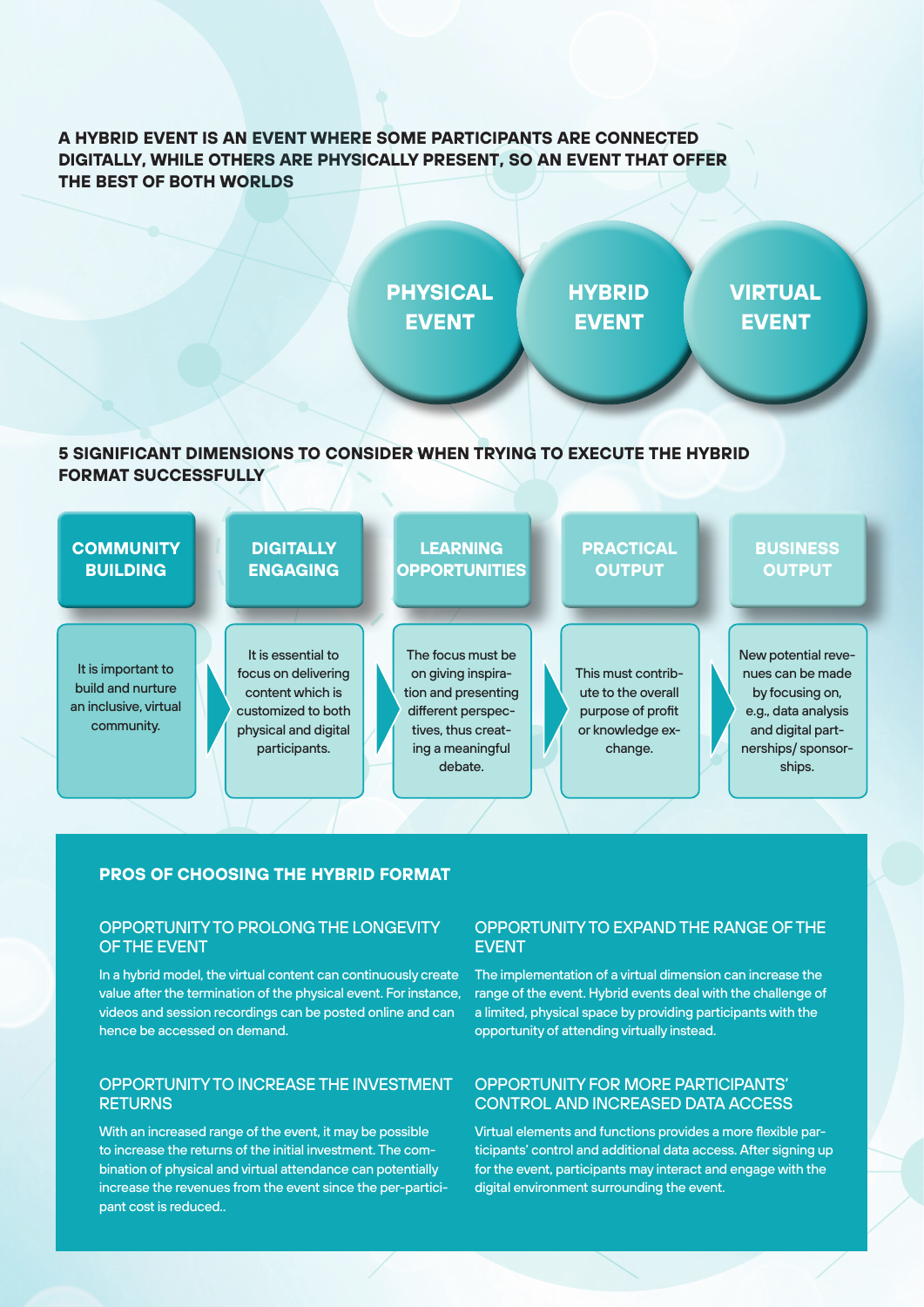#### **ADDITIONAL PROS AND CONS OF HYBRID EVENTS**

#### **PARTICIPANTS**

The key to success is ensuring that the participants have a good experience through combining the physical and virtual elements with high quality.

#### **CHALLENGES:**

Without the energy of a physical experience, it may be challenging to properly engage the online participants.

Bridging the gap between physically attending participants and virtually attending participants.

#### **OPPORTUNITIES:**

The virtual functions facilitate unique ways of participants' involvement.

Virtual involvement is cheaper and more efficient for participants – virtual participants may log in and can instantly interact with the content.

Eradicate queuing! Thousands of people will be able to participate simultaneously, without worrying about long queues.

The participants will continuously experience value through their access to the virtual content - even after the event.

#### **SPEAKERS**

Virtual components must ensure the experience of online participation is focused – this is attained not only by livestreaming the physical event.

#### **CHALLENGES:**

Ensuring that the speaker's internet connection is reliable so that the technology does not fail while livestreaming.

Prepare a backup plan if the speaker cannot participate due to unforeseen circumstances.

Ensuring that the content and the duration of presentations is balanced and adjusted for both physical and virtual participants.

#### **OPPORTUNITIES:**

External speakers provide the opportunity of overcoming geographical barriers, which potentially gives a wider array of speakers.

Speakers are more cost-efficient since travel and accommodation expenses are reduced, while the knowledge and expertise they bring to the table is retained.

#### **SPONSORS**

Hybrid events can significantly increase the opportunities for brand exposure for sponsors, due to the increased range of the event. Sponsors are now present both physically and virtually.

#### **CHALLENGES:**

Some sponsors prefer the physical meetup for lead generation; hence it may be challenging to attract sponsors to events with a higher count of virtual participants.

#### **OPPORTUNITIES:**

The digital dimension provides sponsors with the opportunity of measuring their brand's effect and interaction with greater precision through increased data access.

Lead generation can be simplified through the scanning of the participants' event pass or ID key when a person accesses a certain website or a virtual stand, and customer leads can thus be registered automatically.

Sponsors can create online rooms that establish a direct connection to participants.

## **CONTENT IS CRUCIAL – THE VIRTUAL AUDIENCE, IN PARTICULAR, MUST STAY ENGAGED**

#### MAKE THE CONTENT INTERESTING

Create catchy content through excerpts or video introductions. This will contribute to the participants' continuous involvement during the event.

Use exciting advertising panels and media walls with a variety of content and virtual backgrounds to support your hosts and speakers, focusing on keeping the participants' attention fixed to their screens.

Incorporate and utilize interactive content such as polls, making sessions more engaging and providing new common insights in real time.

The virtual participants' interest and involvement is difficult to maintain. Therefore, content must be organized with sessions that ideally only last 20-30 minutes. Some exceptions can be made, however, such as main speakers.

#### THE CONTENT MUST BE ENTERTAINING

Incorporate and utilize experiences to create a kind of theater or movie experience. 'Wow moments' are crucial for live events.

The content must accommodate the participants, their demography and reasons for participation. The content must be snappy and prominent to ensure participant retention – for instance, like a Netflix special.

Make sure you identify the right kind of movie content for different parts of the event. For instance, live sessions should be used for creating operant and memorable experiences.

The appeal of a hybrid event is the creation of a decentralized community, where both participants and speakers can cooperate and cocreate. Using virtual rooms and groups that persist after the event, can create a community spirit and additional value for both participants and sponsors.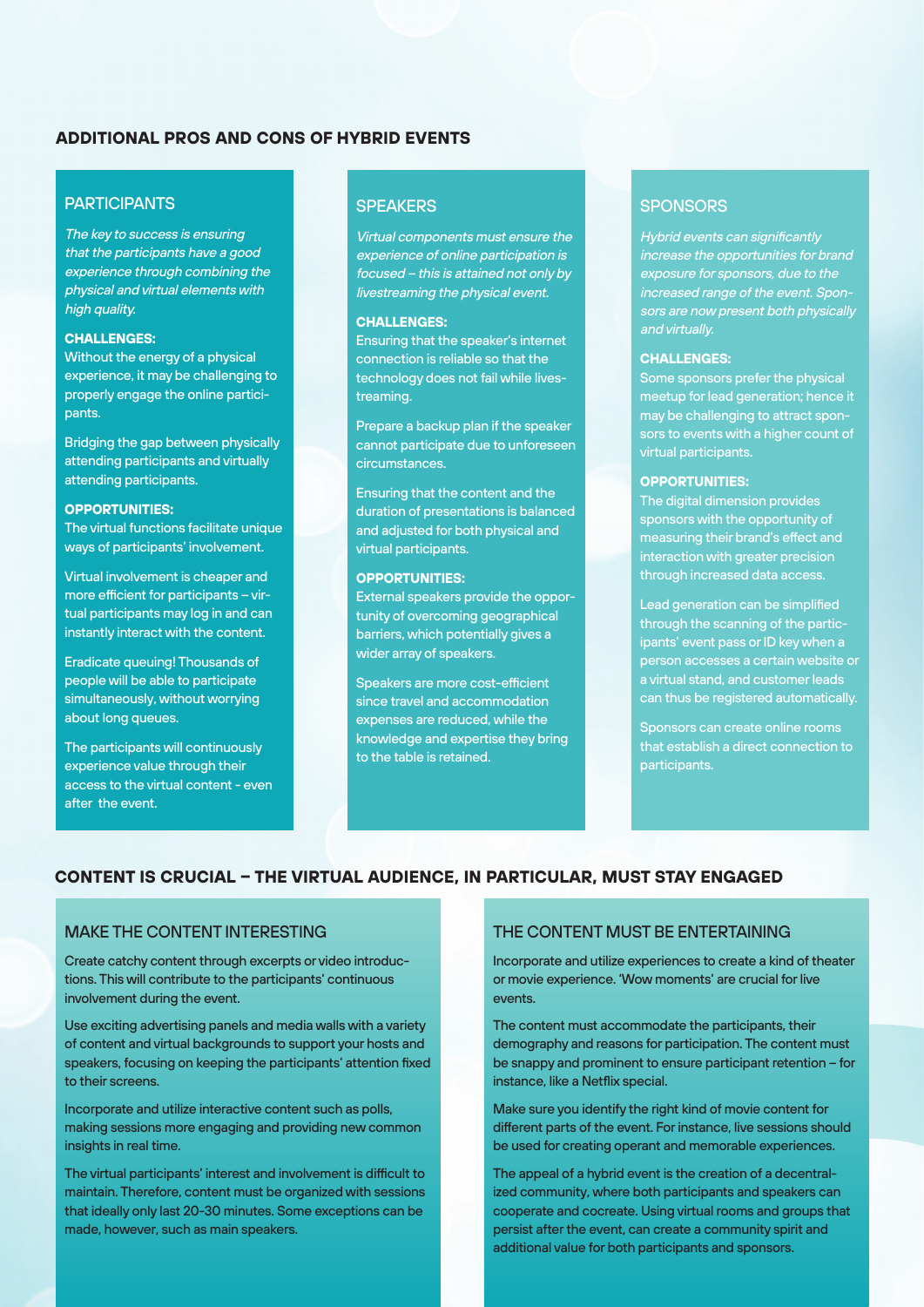# **HOW TO GET STARTED**

#### START WITH THE 5 W'S

- **1. Why:** Learning, knowledge sharing, dissemination of knowledge, networking, sales.
- **2. Who**: Target groups; elderly, young people, digital, physical, exhibitors, speakers, researchers, students.
- **3. What**: Subjects, messages what is the output?
- **4. Where**: Which physical and virtual venues?
- **5. When**: Time of the year, time of the day, time spent on each session, etc.

# THE CONFIGURATION OF A PROGRAM

- **1.** Organize the program according to the target groups and their geography to accommodate, e.g., time zones.
- **2.** The recommended duration is 4-6 hours of content a day, with short breaks in between, where each session does not exceed an hour's duration.
- **3.** Integrate the program with the right technology to create a full experience both physically and digitally.
	- Make the sessions more interactive by ensuring frequent use of interactive tools. - Adjust the agendas so that participants may choose their own combinations of sessions, networks, group chats, virtual visits at exhibitors and sponsors, even between the participants themselves.

# THOUGHTS AND CHOICE OF TECHNOLOGY, DATA AND **CYBERSECURITY**

- **1.** Choose virtual event platform.
	- Evaluate user-friendliness, navigation, built-in tools (e.g., chat, live Q&A), focusing on the digital dimension's customer experience.
	- Ensure that the real-time support meets the requirements of the participants during the event.
- **2.** Choose production tool for live video.
	- This can be produced internally or be outsourced.
- **3.** Choose livestreaming tool.
	- Ensure that livestreaming is accessible to your audience (e.g., can the audience from specific countries encounter restrictions on some of the popular livestreaming platforms?)
- 4. Ensure reliable and secure Wi-Fi connection for physical participants and the livestreaming channel.



**3**

**1**